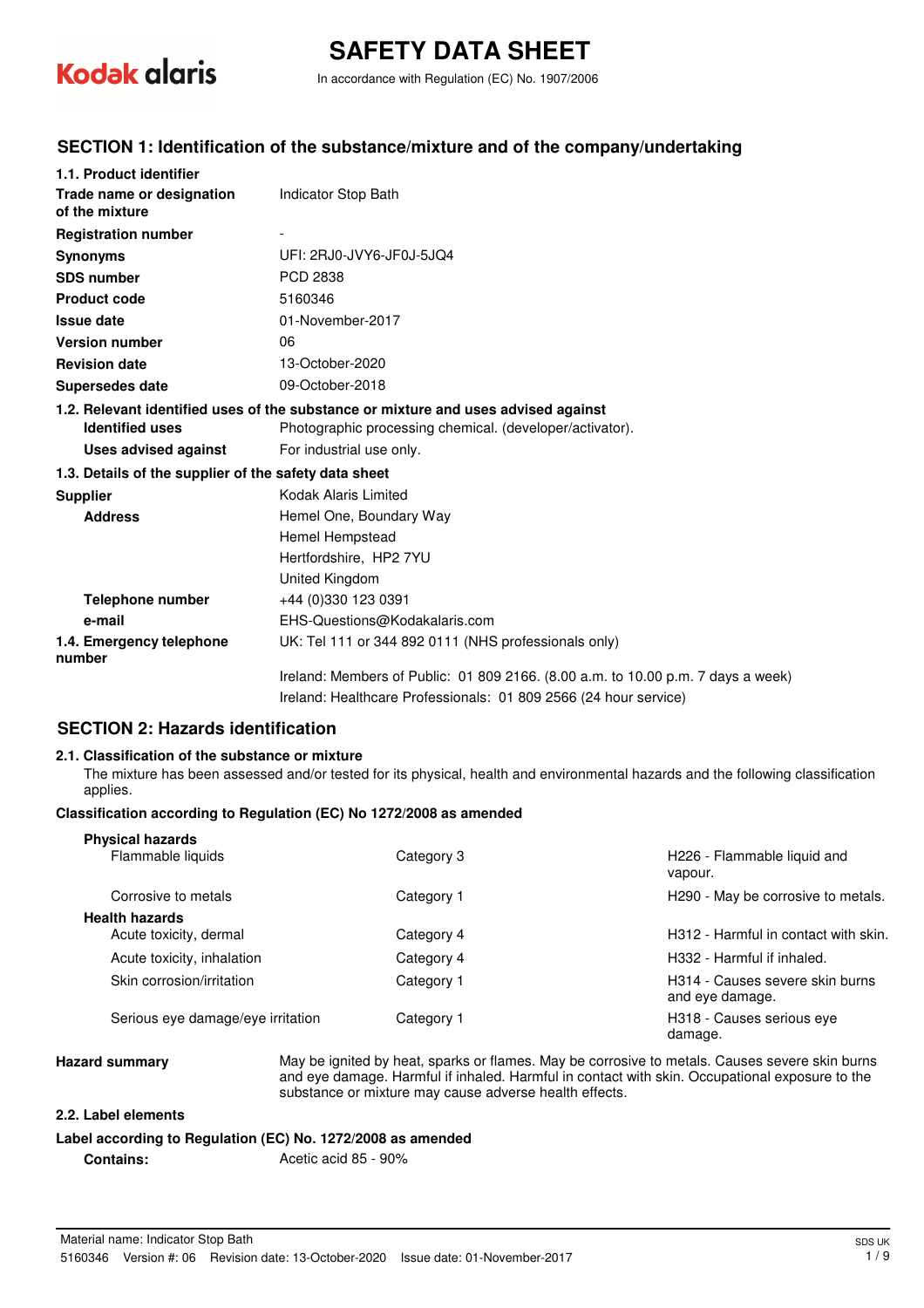**Hazard pictograms**



**Signal word** Danger

| Flammable liquid and vapour.             |
|------------------------------------------|
| May be corrosive to metals.              |
| Harmful in contact with skin.            |
| Causes severe skin burns and eye damage. |
| Harmful if inhaled.                      |
|                                          |

### **Precautionary statements**

| <b>Prevention</b>                                                    |                                                                                                                                                                                                                                                                                           |
|----------------------------------------------------------------------|-------------------------------------------------------------------------------------------------------------------------------------------------------------------------------------------------------------------------------------------------------------------------------------------|
| P <sub>2</sub> 34                                                    | Keep only in original packaging.                                                                                                                                                                                                                                                          |
| P <sub>260</sub>                                                     | Do not breathe mist or vapour.                                                                                                                                                                                                                                                            |
| P <sub>264</sub>                                                     | Wash thoroughly after handling.                                                                                                                                                                                                                                                           |
| P <sub>280</sub>                                                     | Wear protective gloves/protective clothing/eye protection/face protection.                                                                                                                                                                                                                |
| <b>Response</b>                                                      |                                                                                                                                                                                                                                                                                           |
| $P301 + P330 + P331$<br>$P303 + P361 + P353$<br>$P305 + P351 + P338$ | IF SWALLOWED: rinse mouth. Do NOT induce vomiting.<br>IF ON SKIN (or hair): Take off immediately all contaminated clothing. Rinse skin with water.<br>IF IN EYES: Rinse cautiously with water for several minutes. Remove contact lenses, if present<br>and easy to do. Continue rinsing. |
| <b>Storage</b>                                                       | Not available.                                                                                                                                                                                                                                                                            |
| <b>Disposal</b>                                                      | Not available.                                                                                                                                                                                                                                                                            |
| Supplemental label information                                       | None.                                                                                                                                                                                                                                                                                     |
| 2.3. Other hazards                                                   | Not a PBT or vPvB substance or mixture.                                                                                                                                                                                                                                                   |
|                                                                      |                                                                                                                                                                                                                                                                                           |

## **SECTION 3: Composition/information on ingredients**

#### **3.2. Mixtures**

#### **General information**

| <b>Chemical name</b>   | %                                                      |                      | CAS-No. / EC No. REACH Registration No. | Index No.    | <b>Notes</b> |
|------------------------|--------------------------------------------------------|----------------------|-----------------------------------------|--------------|--------------|
| Acetic acid            | $85 - 90$                                              | 64-19-7<br>200-580-7 | $\overline{\phantom{0}}$                | 607-002-00-6 | #            |
| <b>Classification:</b> | Flam. Lig. 3;H226, Skin Corr. 1A;H314, Eye Dam. 1;H318 |                      |                                         |              | В            |

### **List of abbreviations and symbols that may be used above**

#: This substance has been assigned Union workplace exposure limit(s).

M: M-factor

PBT: persistent, bioaccumulative and toxic substance.

vPvB: very persistent and very bioaccumulative substance.

All concentrations are in percent by weight unless ingredient is a gas. Gas concentrations are in percent by volume. Note B: Some substances (acids, bases, etc.) are placed on the market in aqueous solutions at various concentrations and, therefore, these solutions require different labelling since the hazards vary at different concentrations.

**Composition comments** The full text for all H-statements is displayed in section 16.

# **SECTION 4: First aid measures**

| SECTION 4: First aid measures                                          |                                                                                                                                                                                                                                                                          |
|------------------------------------------------------------------------|--------------------------------------------------------------------------------------------------------------------------------------------------------------------------------------------------------------------------------------------------------------------------|
| <b>General information</b>                                             | Take off all contaminated clothing immediately. Ensure that medical personnel are aware of the<br>material(s) involved, and take precautions to protect themselves. Show this safety data sheet to<br>the doctor in attendance. Wash contaminated clothing before reuse. |
| 4.1. Description of first aid measures                                 |                                                                                                                                                                                                                                                                          |
| <b>Inhalation</b>                                                      | Remove victim to fresh air and keep at rest in a position comfortable for breathing. Oxygen or<br>artificial respiration if needed. Call a POISON CENTRE or doctor/physician if you feel unwell.                                                                         |
| <b>Skin contact</b>                                                    | Take off immediately all contaminated clothing. Rinse skin with water/shower. Call a physician or<br>poison control centre immediately. Chemical burns must be treated by a physician. Wash<br>contaminated clothing before reuse.                                       |
| Eye contact                                                            | Immediately flush eyes with plenty of water for at least 15 minutes. Remove contact lenses, if<br>present and easy to do. Continue rinsing. Call a physician or poison control centre immediately.                                                                       |
| Ingestion                                                              | Call a physician or poison control centre immediately. Rinse mouth. Do not induce vomiting. If<br>vomiting occurs, keep head low so that stomach content doesn't get into the lungs.                                                                                     |
| 4.2. Most important symptoms<br>and effects, both acute and<br>delaved | Burning pain and severe corrosive skin damage. Causes serious eye damage. Symptoms may<br>include stinging, tearing, redness, swelling, and blurred vision. Permanent eye damage including<br>blindness could result.                                                    |
|                                                                        |                                                                                                                                                                                                                                                                          |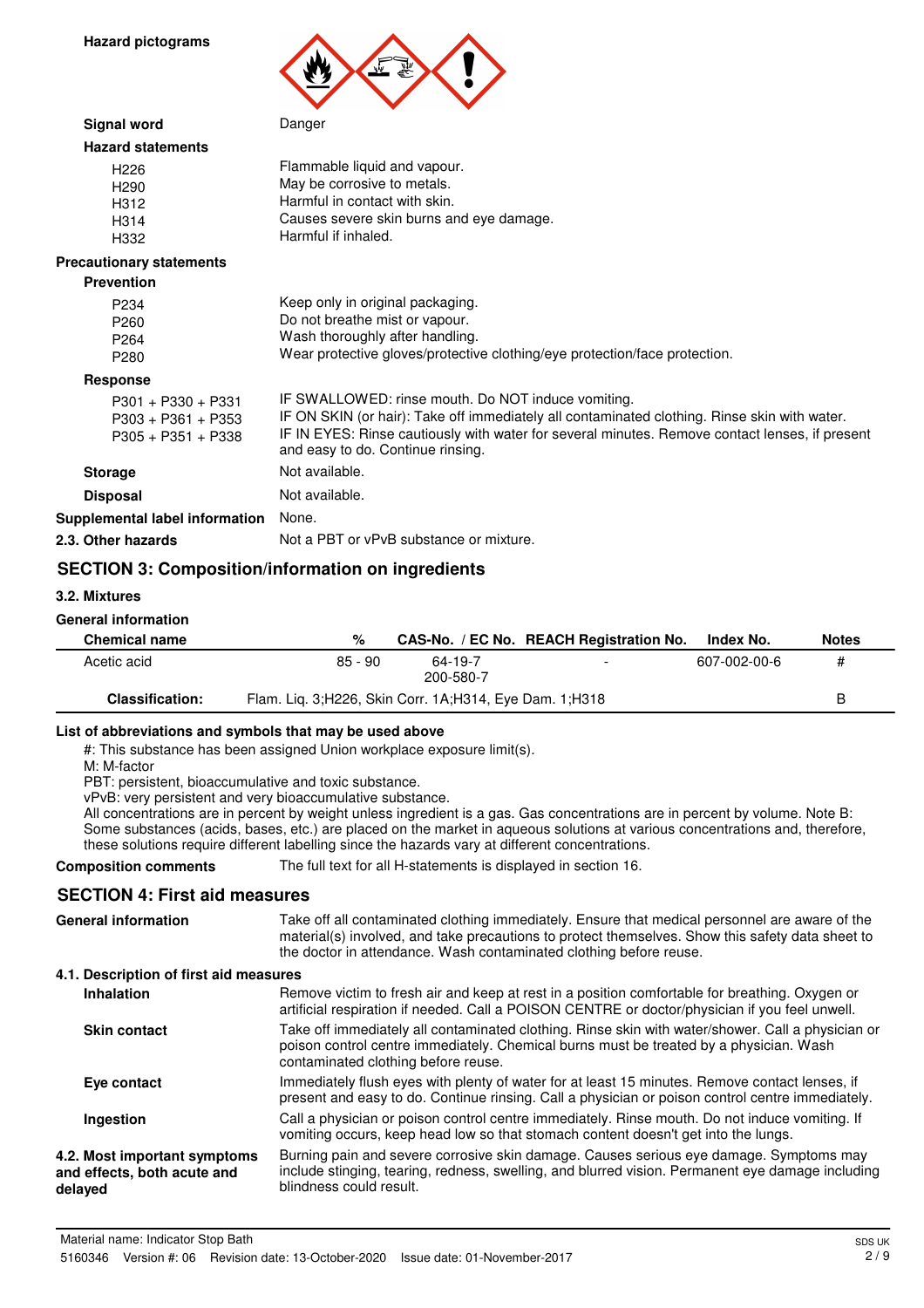Provide general supportive measures and treat symptomatically. Thermal burns: Flush with water immediately. While flushing, remove clothes which do not adhere to affected area. Call an ambulance. Continue flushing during transport to hospital. Chemical burns: Flush with water immediately. While flushing, remove clothes which do not adhere to affected area. Call an ambulance. Continue flushing during transport to hospital. Keep victim warm. Keep victim under observation. Symptoms may be delayed.

### **SECTION 5: Firefighting measures**

| <b>General fire hazards</b>                                   | Flammable liquid and vapour. Material contains a combustible solvent that may accumulate in the<br>container headspace.                                                                                     |
|---------------------------------------------------------------|-------------------------------------------------------------------------------------------------------------------------------------------------------------------------------------------------------------|
| 5.1. Extinguishing media                                      |                                                                                                                                                                                                             |
| Suitable extinguishing<br>media                               | Water spray. Alcohol resistant foam. Dry chemicals. Carbon dioxide (CO2).                                                                                                                                   |
| Unsuitable extinguishing<br>media                             | Do not use water jet as an extinguisher, as this will spread the fire.                                                                                                                                      |
| 5.2. Special hazards arising<br>from the substance or mixture | Vapours may form explosive mixtures with air. Vapours may travel considerable distance to a<br>source of ignition and flash back. During fire, gases hazardous to health may be formed. (Carbon<br>oxides.) |
| 5.3. Advice for firefighters                                  |                                                                                                                                                                                                             |
| <b>Special protective</b><br>equipment for firefighters       | Self-contained breathing apparatus and full protective clothing must be worn in case of fire.                                                                                                               |
| Special fire fighting<br>procedures                           | In case of fire and/or explosion do not breathe fumes. Move containers from fire area if you can do<br>so without risk.                                                                                     |
| <b>Specific methods</b>                                       | Use standard firefighting procedures and consider the hazards of other involved materials.                                                                                                                  |

### **SECTION 6: Accidental release measures**

### **6.1. Personal precautions, protective equipment and emergency procedures**

| For non-emergency<br>personnel                                          | Keep unnecessary personnel away. Keep people away from and upwind of spill/leak. Eliminate all<br>ignition sources (no smoking, flares, sparks, or flames in immediate area). Wear appropriate<br>protective equipment and clothing during clean-up. Do not breathe mist or vapour. Do not touch<br>damaged containers or spilled material unless wearing appropriate protective clothing. Ventilate<br>closed spaces before entering them. Local authorities should be advised if significant spillages<br>cannot be contained. For personal protection, see section 8 of the SDS.                                                                                                                                                                             |
|-------------------------------------------------------------------------|-----------------------------------------------------------------------------------------------------------------------------------------------------------------------------------------------------------------------------------------------------------------------------------------------------------------------------------------------------------------------------------------------------------------------------------------------------------------------------------------------------------------------------------------------------------------------------------------------------------------------------------------------------------------------------------------------------------------------------------------------------------------|
| For emergency responders                                                | Keep unnecessary personnel away. Wear appropriate protective equipment and clothing during<br>clean-up. Use personal protection recommended in Section 8 of the SDS.                                                                                                                                                                                                                                                                                                                                                                                                                                                                                                                                                                                            |
| 6.2. Environmental precautions                                          | Avoid discharge into drains, water courses or onto the ground.                                                                                                                                                                                                                                                                                                                                                                                                                                                                                                                                                                                                                                                                                                  |
| 6.3. Methods and material for<br>containment and cleaning up            | Use water spray to reduce vapours or divert vapour cloud drift. Eliminate all ignition sources (no<br>smoking, flares, sparks, or flames in immediate area). Keep combustibles (wood, paper, oil etc)<br>away from spilled material. Take precautionary measures against static discharge. Use only<br>non-sparking tools. Prevent entry into waterways, sewer, basements or confined areas.                                                                                                                                                                                                                                                                                                                                                                    |
|                                                                         | Large Spills: Stop the flow of material, if this is without risk. Dike the spilled material, where this is<br>possible. Absorb spillage to prevent material damage. Use a non-combustible material like<br>vermiculite, sand or earth to soak up the product and place into a container for later disposal.<br>Following product recovery, flush area with water.                                                                                                                                                                                                                                                                                                                                                                                               |
|                                                                         | Small Spills: Absorb with earth, sand or other non-combustible material and transfer to containers<br>for later disposal. Wipe up with absorbent material (e.g. cloth, fleece). Clean surface thoroughly to<br>remove residual contamination.                                                                                                                                                                                                                                                                                                                                                                                                                                                                                                                   |
|                                                                         | Never return spills to original containers for re-use. For waste disposal, see section 13 of the SDS.                                                                                                                                                                                                                                                                                                                                                                                                                                                                                                                                                                                                                                                           |
| 6.4. Reference to other<br>sections                                     | For personal protection, see section 8 of the SDS. For waste disposal, see section 13 of the SDS.                                                                                                                                                                                                                                                                                                                                                                                                                                                                                                                                                                                                                                                               |
| <b>SECTION 7: Handling and storage</b>                                  |                                                                                                                                                                                                                                                                                                                                                                                                                                                                                                                                                                                                                                                                                                                                                                 |
| 7.1. Precautions for safe<br>handling                                   | Do not handle, store or open near an open flame, sources of heat or sources of ignition. Protect<br>material from direct sunlight. Explosion-proof general and local exhaust ventilation. Take<br>precautionary measures against static discharges. All equipment used when handling the product<br>must be grounded. Use non-sparking tools and explosion-proof equipment. Do not breathe mist or<br>vapour. Do not get in eyes, on skin, or on clothing. Avoid prolonged exposure. When using, do not<br>eat, drink or smoke. Use only outdoors or in a well-ventilated area. Wear appropriate personal<br>protective equipment. Wash hands thoroughly after handling. Wash contaminated clothing before<br>reuse. Observe good industrial hygiene practices. |
| 7.2. Conditions for safe<br>storage, including any<br>incompatibilities | Store locked up. Keep away from heat, sparks and open flame. Prevent electrostatic charge<br>build-up by using common bonding and grounding techniques. Store in a cool, dry place out of<br>direct sunlight. Store in corrosive resistant container with a resistant inner liner. Store in tightly<br>closed container. Keep only in the original container. Store in a well-ventilated place. Keep in an<br>area equipped with sprinklers. Store away from incompatible materials (see Section 10 of the                                                                                                                                                                                                                                                      |

SDS).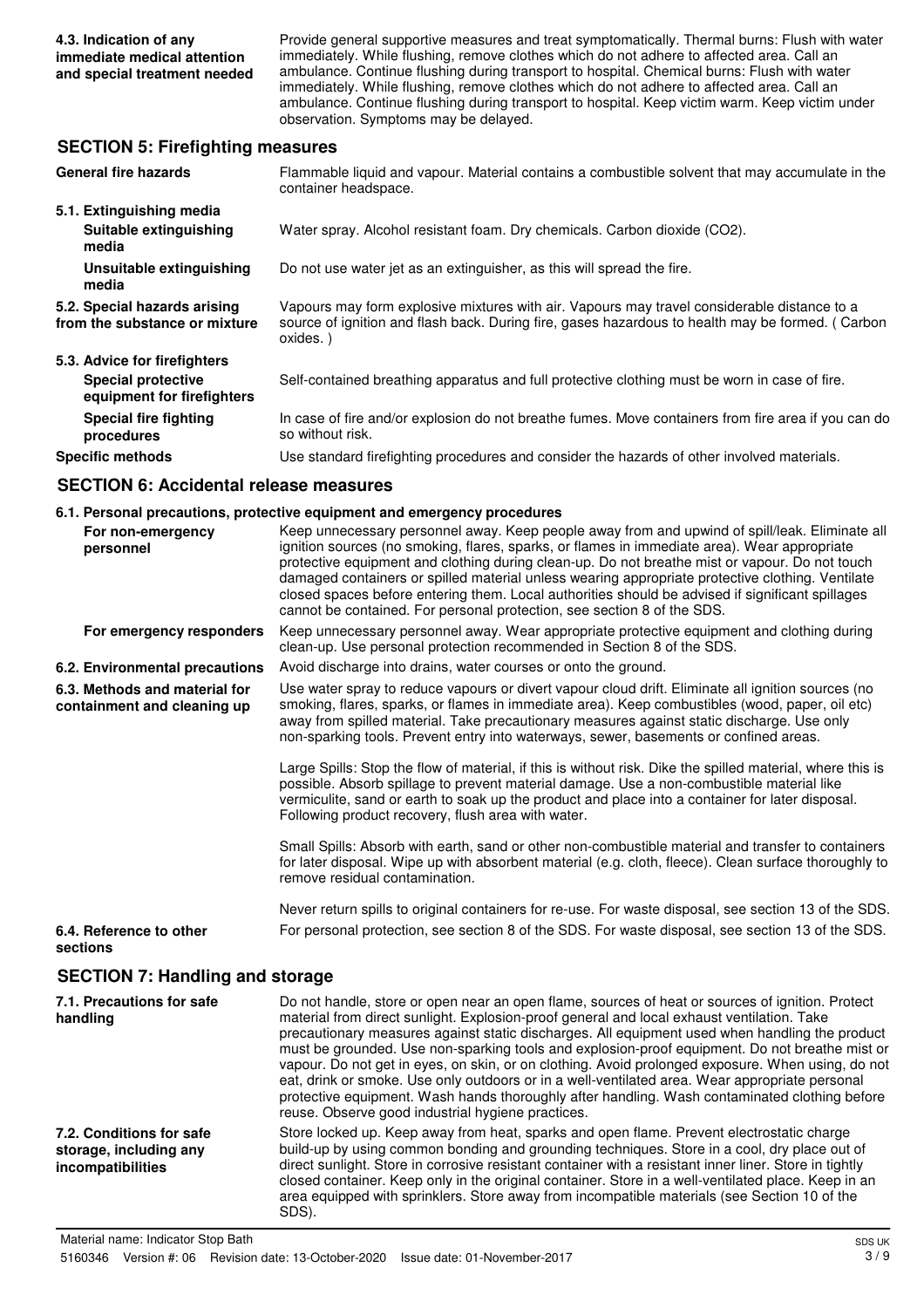### **7.3. Specific end use(s)** Not available.

### **SECTION 8: Exposure controls/personal protection 8.1. Control parameters Occupational exposure limits UK. EH40 Workplace Exposure Limits (WELs) Components Type Value** Acetic acid (CAS 64-19-7) STEL 50 mg/m3 20 ppm TWA 25 mg/m3 10 ppm **EU. Indicative Exposure Limit Values in Directives 91/322/EEC, 2000/39/EC, 2006/15/EC, 2009/161/EU Components Type Value** Acetic acid (CAS 64-19-7) STEL 50 mg/m3 20 ppm TWA 25 mg/m3 10 ppm **Biological limit values** No biological exposure limits noted for the ingredient(s). **Recommended monitoring** Follow standard monitoring procedures. **procedures Derived no effect levels** Not available. **(DNELs) Predicted no effect concentrations (PNECs)** Not available. **8.2. Exposure controls** Explosion-proof general and local exhaust ventilation. Good general ventilation (typically 10 air changes per hour) should be used. Ventilation rates should be matched to conditions. If applicable, use process enclosures, local exhaust ventilation, or other engineering controls to maintain airborne levels below recommended exposure limits. If exposure limits have not been established, maintain airborne levels to an acceptable level. Eye wash facilities and emergency shower must be available when handling this product. **Appropriate engineering controls Individual protection measures, such as personal protective equipment** Use personal protective equipment as required. Personal protection equipment should be chosen according to the CEN standards and in discussion with the supplier of the personal protective equipment. **General information Eye/face protection** Wear safety glasses with side shields (or goggles) and a face shield. **Skin protection** Using the information provided in Section 2, seek the advice of the glove supplier as to the most suitable glove material. Avoid skin contact when mixing or handling the substance/preparation or a mixture by wearing impervious gloves and protective clothing appropriate to the risk of exposure. Use chemical resistant gloves. In case of prolonged immersion or frequently repeated contact: Material: Nitrile rubber, Thickness: >=0.38 mm, Breakthrough time: > 480 min Material: Neoprene, Thickness: > = 0.65 mm, Breakthrough time: > 240 min Material: butyl-rubber, Thickness: >=0.36 mm, Breakthrough time: > 480 min Avoid natural rubber gloves. The protective gloves to be used must comply with the specifications of the EC directive 89/686/EEC and the resultant standard EN 374. This recommendation applies only to the product stated in the Safety Data Sheet and supplied by us as well as to the purpose specified by us. **- Hand protection - Other** Wear appropriate chemical resistant clothing. If engineering controls do not maintain airborne concentrations below recommended exposure limits (where applicable) or to an acceptable level (in countries where exposure limits have not been established), an approved respirator must be worn. **Respiratory protection Thermal hazards** Wear appropriate thermal protective clothing, when necessary.

When using do not smoke. Always observe good personal hygiene measures, such as washing after handling the material and before eating, drinking, and/or smoking. Routinely wash work clothing and protective equipment to remove contaminants. **Hygiene measures**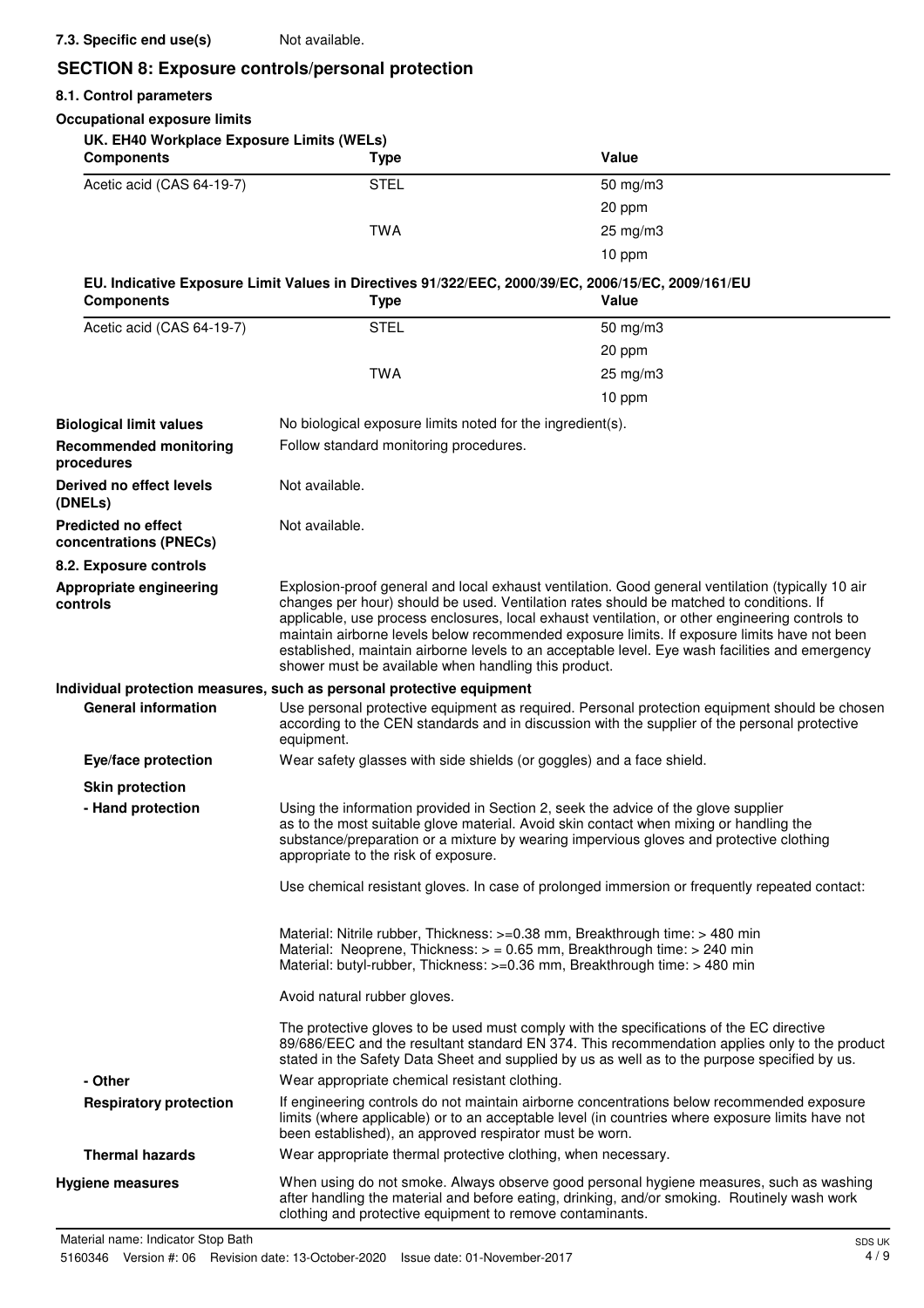# **SECTION 9: Physical and chemical properties**

### **9.1. Information on basic physical and chemical properties**

| Appearance                                        |                                               |  |
|---------------------------------------------------|-----------------------------------------------|--|
| <b>Physical state</b>                             | Liquid.                                       |  |
| <b>Form</b>                                       | Liquid.                                       |  |
| Colour                                            | light yellow                                  |  |
| Odour                                             | sharp vinegar                                 |  |
| <b>Odour threshold</b>                            | Not available.                                |  |
| рH                                                | 2                                             |  |
| Melting point/freezing point                      | Not available.                                |  |
| Initial boiling point and boiling<br>range        | 100 °C (212 °F)                               |  |
| <b>Flash point</b>                                | 53.3 °C (127.9 °F)                            |  |
| <b>Evaporation rate</b>                           | Not available.                                |  |
| Flammability (solid, gas)                         | Not applicable.                               |  |
| Upper/lower flammability or explosive limits      |                                               |  |
| <b>Flammability limit - lower</b><br>(%)          | Not available.                                |  |
| <b>Flammability limit - upper</b><br>(%)          | Not available.                                |  |
| Vapour pressure                                   | 14.6 mm Hg                                    |  |
| <b>Vapour density</b>                             | 1.9                                           |  |
| <b>Relative density</b>                           | 1.07                                          |  |
| Solubility(ies)                                   |                                               |  |
| Solubility (water)                                | Complete                                      |  |
| <b>Partition coefficient</b><br>(n-octanol/water) | Not available.                                |  |
| <b>Auto-ignition temperature</b>                  | Not available.                                |  |
| <b>Decomposition temperature</b>                  | Not available.                                |  |
| <b>Viscosity</b>                                  | Not available.                                |  |
| <b>Explosive properties</b>                       | Not explosive.                                |  |
| <b>Oxidising properties</b>                       | Not oxidising.                                |  |
| 9.2. Other information                            | No relevant additional information available. |  |
|                                                   |                                               |  |

### **SECTION 10: Stability and reactivity**

| 10.1. Reactivity                            | May be corrosive to metals.                                                                                                                                              |
|---------------------------------------------|--------------------------------------------------------------------------------------------------------------------------------------------------------------------------|
| 10.2. Chemical stability                    | Material is stable under normal conditions.                                                                                                                              |
| 10.3. Possibility of hazardous<br>reactions | Hazardous polymerisation does not occur.                                                                                                                                 |
| 10.4. Conditions to avoid                   | Keep away from heat, hot surfaces, sparks, open flames and other ignition sources. Avoid<br>temperatures exceeding the flash point. Contact with incompatible materials. |
| 10.5. Incompatible materials                | Acids. Strong oxidising agents. Metals. Amines.                                                                                                                          |
| 10.6. Hazardous<br>decomposition products   | No hazardous decomposition products are known.                                                                                                                           |

# **SECTION 11: Toxicological information**

| <b>General information</b>               | Occupational exposure to the substance or mixture may cause adverse effects.                                              |  |
|------------------------------------------|---------------------------------------------------------------------------------------------------------------------------|--|
| Information on likely routes of exposure |                                                                                                                           |  |
| Inhalation                               | Harmful if inhaled.                                                                                                       |  |
| <b>Skin contact</b>                      | Causes severe skin burns. Harmful in contact with skin. Harmful in contact with skin.                                     |  |
| Eye contact                              | Causes serious eye damage.                                                                                                |  |
| Ingestion                                | Causes digestive tract burns. May be harmful if swallowed. May cause burns of the<br>gastrointestinal tract if swallowed. |  |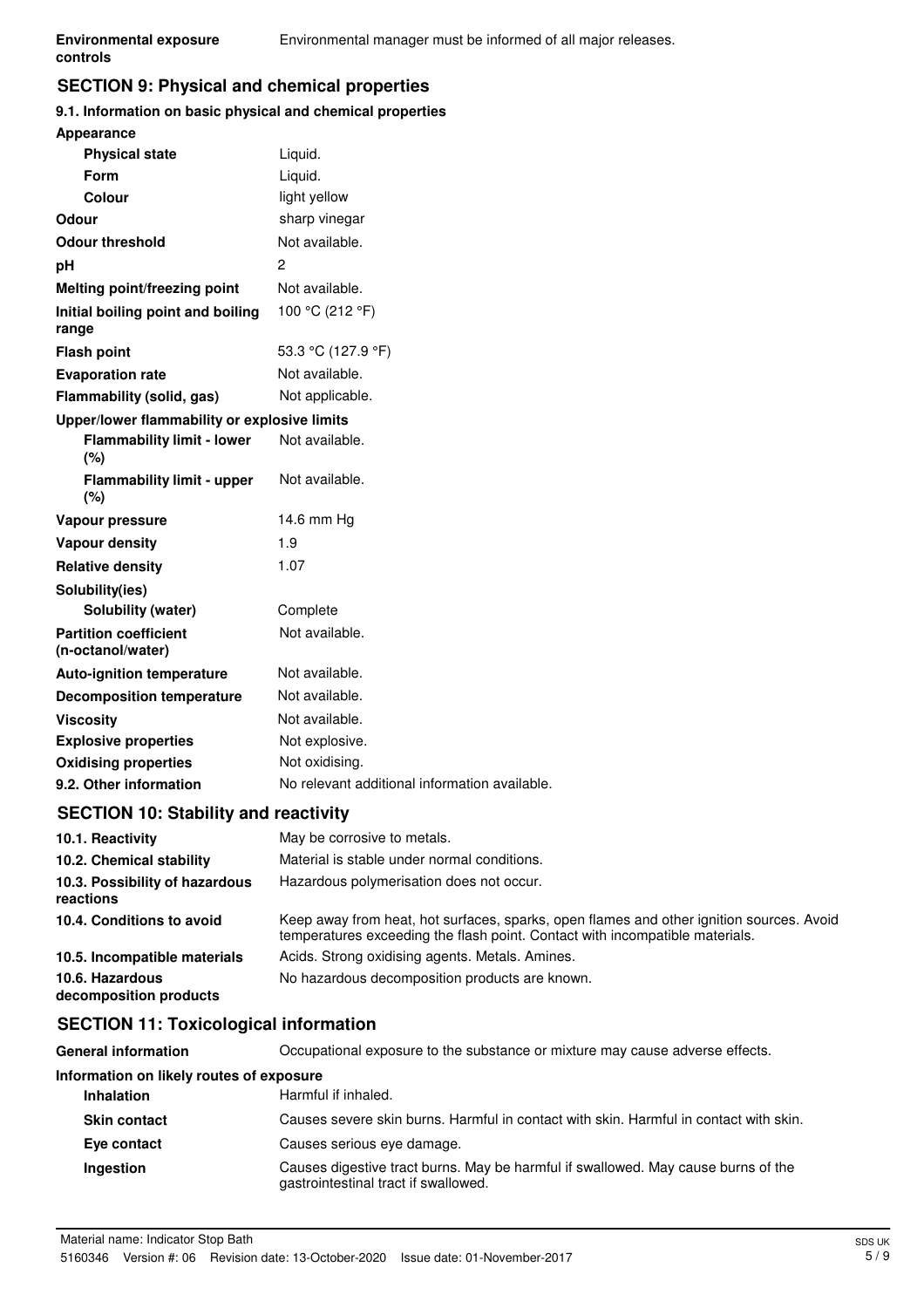**Symptoms** Burning pain and severe corrosive skin damage. Causes serious eye damage. Symptoms may include stinging, tearing, redness, swelling, and blurred vision. Permanent eye damage including blindness could result.

### **11.1. Information on toxicological effects**

| <b>Acute toxicity</b>                                                    | Harmful if inhaled. Harmful in contact with skin.<br><b>Test Results</b><br><b>Species</b>                                                                                                                                                                                                                                                                                                                                                                                                                                                                                                                                                                                               |                    |  |
|--------------------------------------------------------------------------|------------------------------------------------------------------------------------------------------------------------------------------------------------------------------------------------------------------------------------------------------------------------------------------------------------------------------------------------------------------------------------------------------------------------------------------------------------------------------------------------------------------------------------------------------------------------------------------------------------------------------------------------------------------------------------------|--------------------|--|
| <b>Components</b>                                                        |                                                                                                                                                                                                                                                                                                                                                                                                                                                                                                                                                                                                                                                                                          |                    |  |
| Acetic acid (CAS 64-19-7)                                                |                                                                                                                                                                                                                                                                                                                                                                                                                                                                                                                                                                                                                                                                                          |                    |  |
| <b>Acute</b>                                                             |                                                                                                                                                                                                                                                                                                                                                                                                                                                                                                                                                                                                                                                                                          |                    |  |
| Dermal                                                                   |                                                                                                                                                                                                                                                                                                                                                                                                                                                                                                                                                                                                                                                                                          |                    |  |
| LD50                                                                     | Rabbit                                                                                                                                                                                                                                                                                                                                                                                                                                                                                                                                                                                                                                                                                   | 1060 mg/kg         |  |
| Inhalation                                                               |                                                                                                                                                                                                                                                                                                                                                                                                                                                                                                                                                                                                                                                                                          |                    |  |
| LC50                                                                     | Rat                                                                                                                                                                                                                                                                                                                                                                                                                                                                                                                                                                                                                                                                                      | 11.4 mg/l, 4 Hours |  |
| Oral                                                                     |                                                                                                                                                                                                                                                                                                                                                                                                                                                                                                                                                                                                                                                                                          |                    |  |
| LD50                                                                     | Rat                                                                                                                                                                                                                                                                                                                                                                                                                                                                                                                                                                                                                                                                                      | 3320 mg/kg         |  |
|                                                                          |                                                                                                                                                                                                                                                                                                                                                                                                                                                                                                                                                                                                                                                                                          | 3.31 g/kg          |  |
| <b>Skin corrosion/irritation</b>                                         | Causes severe skin burns and eye damage.                                                                                                                                                                                                                                                                                                                                                                                                                                                                                                                                                                                                                                                 |                    |  |
| Serious eye damage/eye<br>irritation                                     | Causes serious eye damage.                                                                                                                                                                                                                                                                                                                                                                                                                                                                                                                                                                                                                                                               |                    |  |
| <b>Respiratory sensitisation</b>                                         | Based on available data, the classification criteria are not met.                                                                                                                                                                                                                                                                                                                                                                                                                                                                                                                                                                                                                        |                    |  |
| <b>Skin sensitisation</b>                                                | Based on available data, the classification criteria are not met.                                                                                                                                                                                                                                                                                                                                                                                                                                                                                                                                                                                                                        |                    |  |
| Germ cell mutagenicity                                                   | Based on available data, the classification criteria are not met.                                                                                                                                                                                                                                                                                                                                                                                                                                                                                                                                                                                                                        |                    |  |
| Carcinogenicity                                                          | Based on available data, the classification criteria are not met.                                                                                                                                                                                                                                                                                                                                                                                                                                                                                                                                                                                                                        |                    |  |
| <b>Reproductive toxicity</b>                                             | Based on available data, the classification criteria are not met.                                                                                                                                                                                                                                                                                                                                                                                                                                                                                                                                                                                                                        |                    |  |
| Specific target organ toxicity -<br>single exposure                      | Based on available data, the classification criteria are not met.                                                                                                                                                                                                                                                                                                                                                                                                                                                                                                                                                                                                                        |                    |  |
| Specific target organ toxicity -<br>repeated exposure                    | Based on available data, the classification criteria are not met.                                                                                                                                                                                                                                                                                                                                                                                                                                                                                                                                                                                                                        |                    |  |
| <b>Aspiration hazard</b>                                                 | Based on available data, the classification criteria are not met.                                                                                                                                                                                                                                                                                                                                                                                                                                                                                                                                                                                                                        |                    |  |
| <b>Mixture versus substance</b><br>information                           | No information available.                                                                                                                                                                                                                                                                                                                                                                                                                                                                                                                                                                                                                                                                |                    |  |
| <b>Other information</b>                                                 | Contains: Acetic acid. Acute overexposure to extremely high airborne concentrations of<br>respiratory irritants has been associated with development of an asthma-like reactive airways<br>syndrome (RADS) in susceptible individuals. Extremely high airborne concentrations are not<br>generated during normal conditions of use but may occur following a spill. The potential to<br>generate extremely high airborne concentrations in a spill situation depends upon physical factors<br>such as the concentration of the solution, the volume of the spill, the surface area of the spill, the<br>size of the room where the spill occurred, and the ventilation rate in the room. |                    |  |
| <b>SECTION 12: Ecological information</b>                                |                                                                                                                                                                                                                                                                                                                                                                                                                                                                                                                                                                                                                                                                                          |                    |  |
| 12.1. Toxicity                                                           | The product is not classified as environmentally hazardous. However, this does not exclude the<br>possibility that large or frequent spills can have a harmful or damaging effect on the environment.                                                                                                                                                                                                                                                                                                                                                                                                                                                                                    |                    |  |
| 12.2. Persistence and<br>degradability                                   | Readily biodegradable.                                                                                                                                                                                                                                                                                                                                                                                                                                                                                                                                                                                                                                                                   |                    |  |
| 12.3. Bioaccumulative potential                                          |                                                                                                                                                                                                                                                                                                                                                                                                                                                                                                                                                                                                                                                                                          |                    |  |
| <b>Partition coefficient</b><br>n-octanol/water (log Kow)<br>Acetic acid | $-0.17$                                                                                                                                                                                                                                                                                                                                                                                                                                                                                                                                                                                                                                                                                  |                    |  |
| <b>Bioconcentration factor (BCF)</b>                                     | Not available.                                                                                                                                                                                                                                                                                                                                                                                                                                                                                                                                                                                                                                                                           |                    |  |
| 12.4. Mobility in soil                                                   | No data available.                                                                                                                                                                                                                                                                                                                                                                                                                                                                                                                                                                                                                                                                       |                    |  |
| 12.5. Results of PBT and vPvB<br>assessment                              | Not a PBT or vPvB substance or mixture. Not available.                                                                                                                                                                                                                                                                                                                                                                                                                                                                                                                                                                                                                                   |                    |  |
| 12.6. Other adverse effects                                              | No other adverse environmental effects (e.g. ozone depletion, photochemical ozone creation<br>potential, endocrine disruption, global warming potential) are expected from this component.                                                                                                                                                                                                                                                                                                                                                                                                                                                                                               |                    |  |

### **SECTION 13: Disposal considerations**

### **13.1. Waste treatment methods**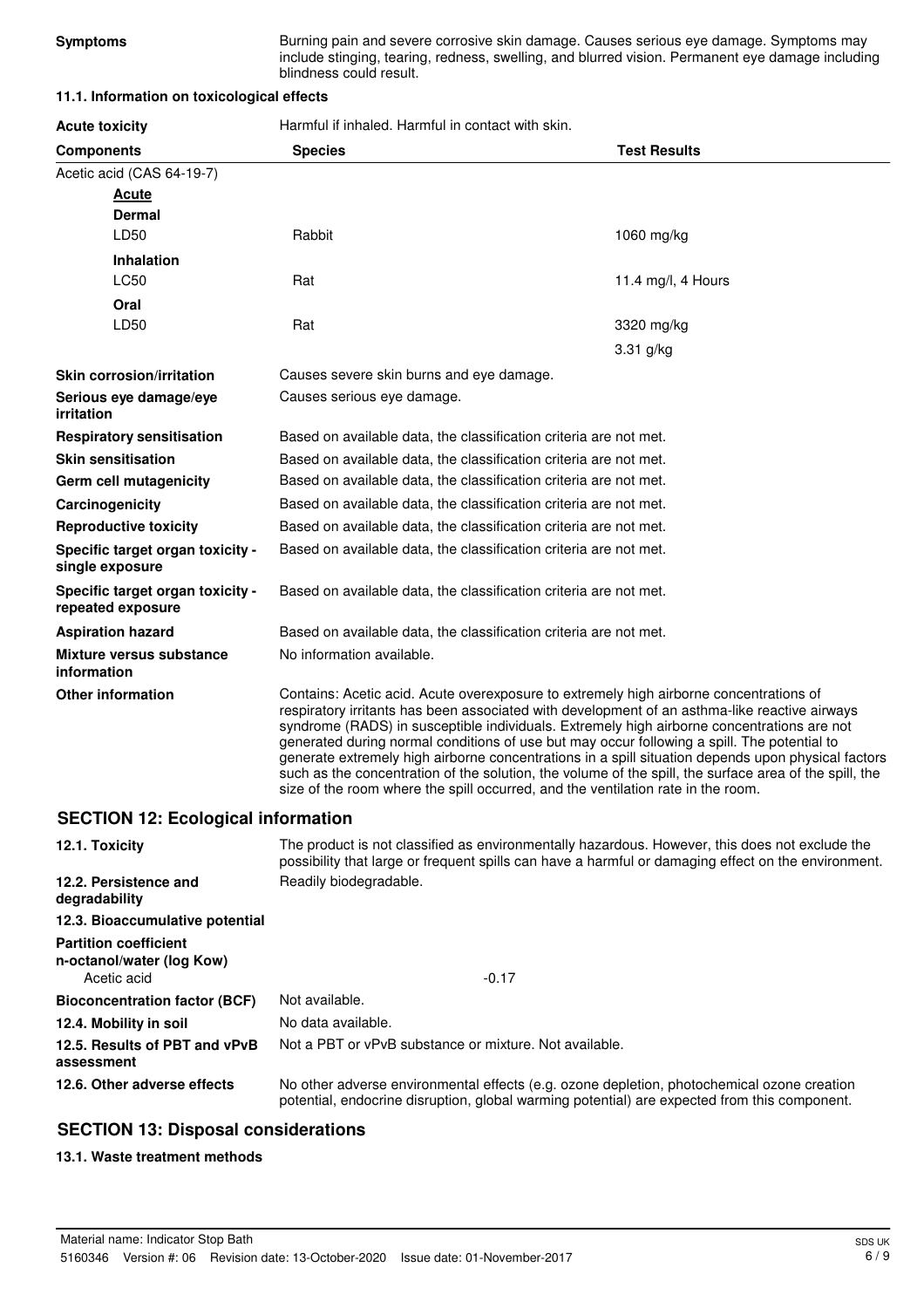| <b>Residual waste</b>        | This information is provided to assist users in the correct treatment and disposal of product,<br>product packaging and working solutions prepared and used to Kodak Alaris specifications.                                                                                                                             |
|------------------------------|-------------------------------------------------------------------------------------------------------------------------------------------------------------------------------------------------------------------------------------------------------------------------------------------------------------------------|
|                              | Waste product and waste working solution should both be consigned for disposal as hazardous<br>waste with the European Waste Catalogue Code 20 01 17* Photochemicals. Dispose of product<br>and working solution in accordance with local/regional/national/international regulations.                                  |
| Contaminated packaging       | If thoroughly cleaned, preferably by rinsing at least three times with water, waste product<br>packaging may be consigned for recovery as non-hazardous waste with the European Waste<br>Catalog 15 01 06 Mixed Packaging. Whenever possible, minimize waste by using rinsing water to<br>make up the working solution. |
|                              | All other waste product packaging contaminated by product should be consigned for disposal as<br>hazardous waste with the European Waste Catalogue Code 15 01 10 Packaging containing<br>residues of or contaminated by hazardous substances.                                                                           |
| EU waste code                | Product and working solution: 20 01 17* Photochemicals. Contaminated product packaging: 15 01<br>10 Packaging containing residues of or contaminated by hazardous substances. Thoroughly<br>cleaned product packaging: 15 01 02 Plastic Packaging.                                                                      |
| Disposal methods/information | Dispose of product, working solution and contaminated product packaging in accordance with<br>local/regional/national/international regulations.                                                                                                                                                                        |
| <b>Special precautions</b>   | None.                                                                                                                                                                                                                                                                                                                   |

# **SECTION 14: Transport information**

### **ADR**

| 14.1. UN number                       | <b>UN2789</b>                                                                           |
|---------------------------------------|-----------------------------------------------------------------------------------------|
| 14.2. UN proper shipping              | Acetic acid, glacial or acetic acid solution, more than 80% acid, by mass (Acetic acid) |
| name                                  |                                                                                         |
|                                       | 14.3. Transport hazard class(es)                                                        |
| <b>Class</b>                          | 8                                                                                       |
| Subsidiary risk                       | 3                                                                                       |
| Label(s)                              | 8                                                                                       |
|                                       | $+3$                                                                                    |
| Hazard No. (ADR)                      | 83                                                                                      |
|                                       | D/E<br><b>Tunnel restriction code</b>                                                   |
| 14.4. Packing group                   | Ш.                                                                                      |
| 14.5. Environmental<br>hazards        | No.                                                                                     |
| 14.6. Special precautions             | Read safety instructions, SDS and emergency procedures before handling.                 |
| for user                              |                                                                                         |
| <b>IATA</b>                           |                                                                                         |
| 14.1. UN number                       | <b>UN2789</b>                                                                           |
| 14.2. UN proper shipping<br>name      | Acetic acid solution more than 80% acid, by weight (Acetic acid)                        |
|                                       | 14.3. Transport hazard class(es)                                                        |
| <b>Class</b>                          | 8                                                                                       |
| <b>Subsidiary risk</b>                | 3                                                                                       |
| 14.4. Packing group                   | Ш                                                                                       |
| 14.5. Environmental                   | No.                                                                                     |
| hazards                               |                                                                                         |
| <b>ERG Code</b>                       | 8F                                                                                      |
| 14.6. Special precautions<br>for user | Read safety instructions, SDS and emergency procedures before handling.                 |
| <b>Other information</b>              |                                                                                         |
| Passenger and cargo<br>aircraft       | Allowed with restrictions.                                                              |
| Cargo aircraft only                   | Allowed with restrictions.                                                              |
| <b>IMDG</b>                           |                                                                                         |
| 14.1. UN number                       | UN2789                                                                                  |
| 14.2. UN proper shipping              | ACETIC ACID, GLACIAL or ACETIC ACID SOLUTION, more than 80% acid, by mass (Acetic       |
| name                                  | acid)                                                                                   |
|                                       | 14.3. Transport hazard class(es)                                                        |
| <b>Class</b>                          | 8                                                                                       |
| <b>Subsidiary risk</b>                | 3                                                                                       |
| 14.4. Packing group                   | Ш                                                                                       |
| 14.5. Environmental hazards           |                                                                                         |
| <b>Marine pollutant</b>               | No.                                                                                     |
| <b>EmS</b>                            | F-E, S-C                                                                                |
|                                       |                                                                                         |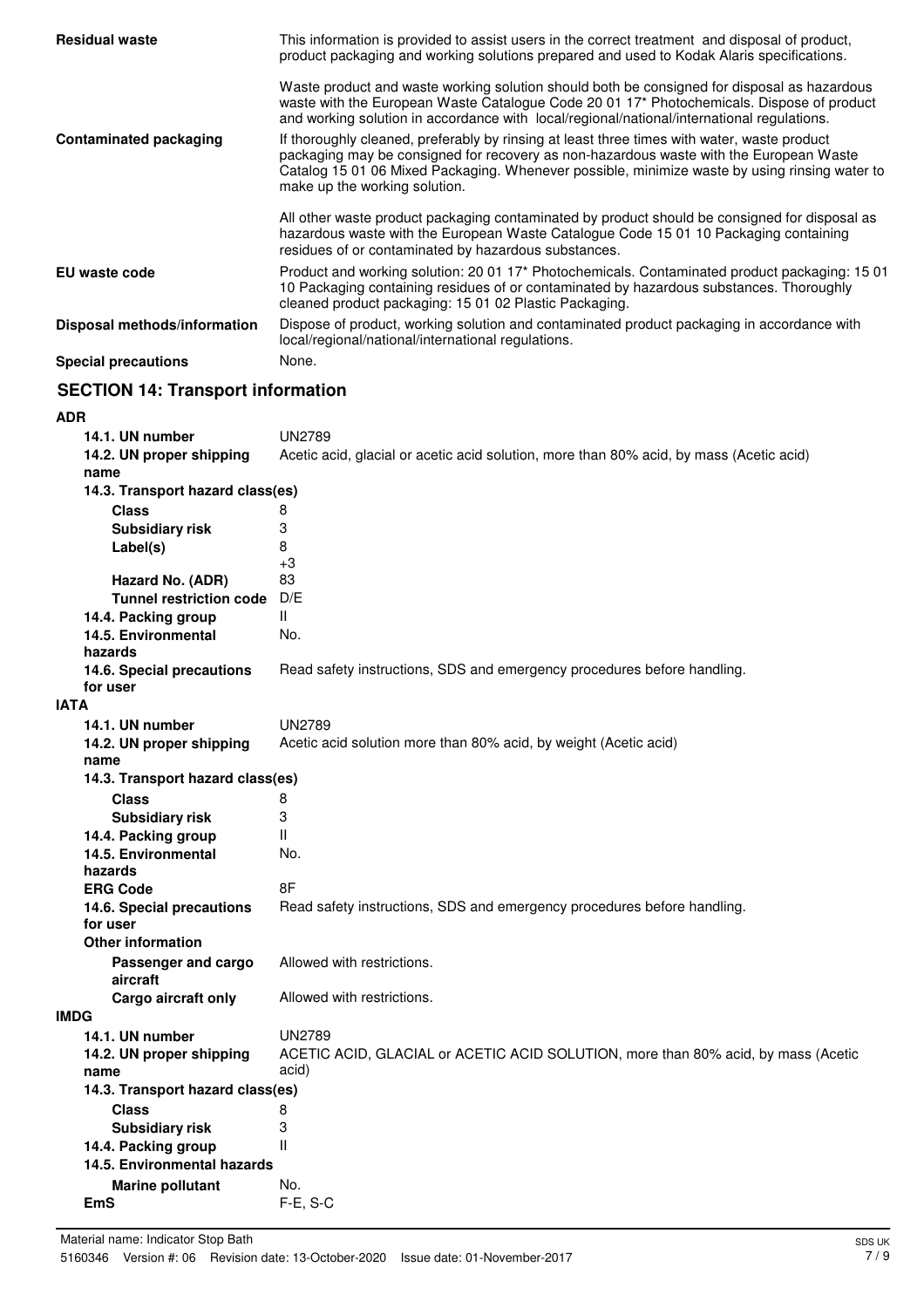**14.6. Special precautions** Read safety instructions, SDS and emergency procedures before handling.

**for user**

**14.7. Transport in bulk** Not established. **according to Annex II of MARPOL 73/78 and the IBC Code**



# **SECTION 15: Regulatory information**

**15.1. Safety, health and environmental regulations/legislation specific for the substance or mixture**

### **EU regulations**

| Regulation (EC) No. 1005/2009 on substances that deplete the ozone layer, Annex I and II, as amended |
|------------------------------------------------------------------------------------------------------|
| Not listed.                                                                                          |
| Regulation (EC) No. 850/2004 On persistent organic pollutants, Annex I as amended                    |

#### Not listed.

- **Regulation (EU) No. 649/2012 concerning the export and import of dangerous chemicals, Annex I, Part 1 as amended** Not listed.
- **Regulation (EU) No. 649/2012 concerning the export and import of dangerous chemicals, Annex I, Part 2 as amended** Not listed.
- **Regulation (EU) No. 649/2012 concerning the export and import of dangerous chemicals, Annex I, Part 3 as amended** Not listed.
- **Regulation (EU) No. 649/2012 concerning the export and import of dangerous chemicals, Annex V as amended** Not listed.

**Regulation (EC) No. 166/2006 Annex II Pollutant Release and Transfer Registry, as amended** Not listed.

**Regulation (EC) No. 1907/2006, REACH Article 59(10) Candidate List as currently published by ECHA** Not listed.

### **Authorisations**

```
Regulation (EC) No. 1907/2006, REACH Annex XIV Substances subject to authorization, as amended
Not listed.
```
### **Restrictions on use**

**Regulation (EC) No. 1907/2006, REACH Annex XVII Substances subject to restriction on marketing and use as amended** Not listed.

**Directive 2004/37/EC: on the protection of workers from the risks related to exposure to carcinogens and mutagens at work, as amended.**

Not listed.

### **Other EU regulations**

### **Directive 2012/18/EU on major accident hazards involving dangerous substances, as amended**

Acetic acid (CAS 64-19-7)

| <b>Other regulations</b>            | The product is classified and labelled in accordance with Regulation (EC) 1272/2008 (CLP<br>Regulation) as amended. This Safety Data Sheet complies with the requirements of Regulation<br>(EC) No 1907/2006, as amended. |
|-------------------------------------|---------------------------------------------------------------------------------------------------------------------------------------------------------------------------------------------------------------------------|
| <b>National regulations</b>         | Follow national regulation on the protection of workers from the risks of exposure to carcinogens<br>and mutagens at work, in accordance with Directive 2004/37/EC.                                                       |
| 15.2. Chemical safety<br>assessment | No Chemical Safety Assessment has been carried out.                                                                                                                                                                       |

### **SECTION 16: Other information**

### **List of abbreviations**

IARC Monographs. Overall Evaluation of Carcinogenicity